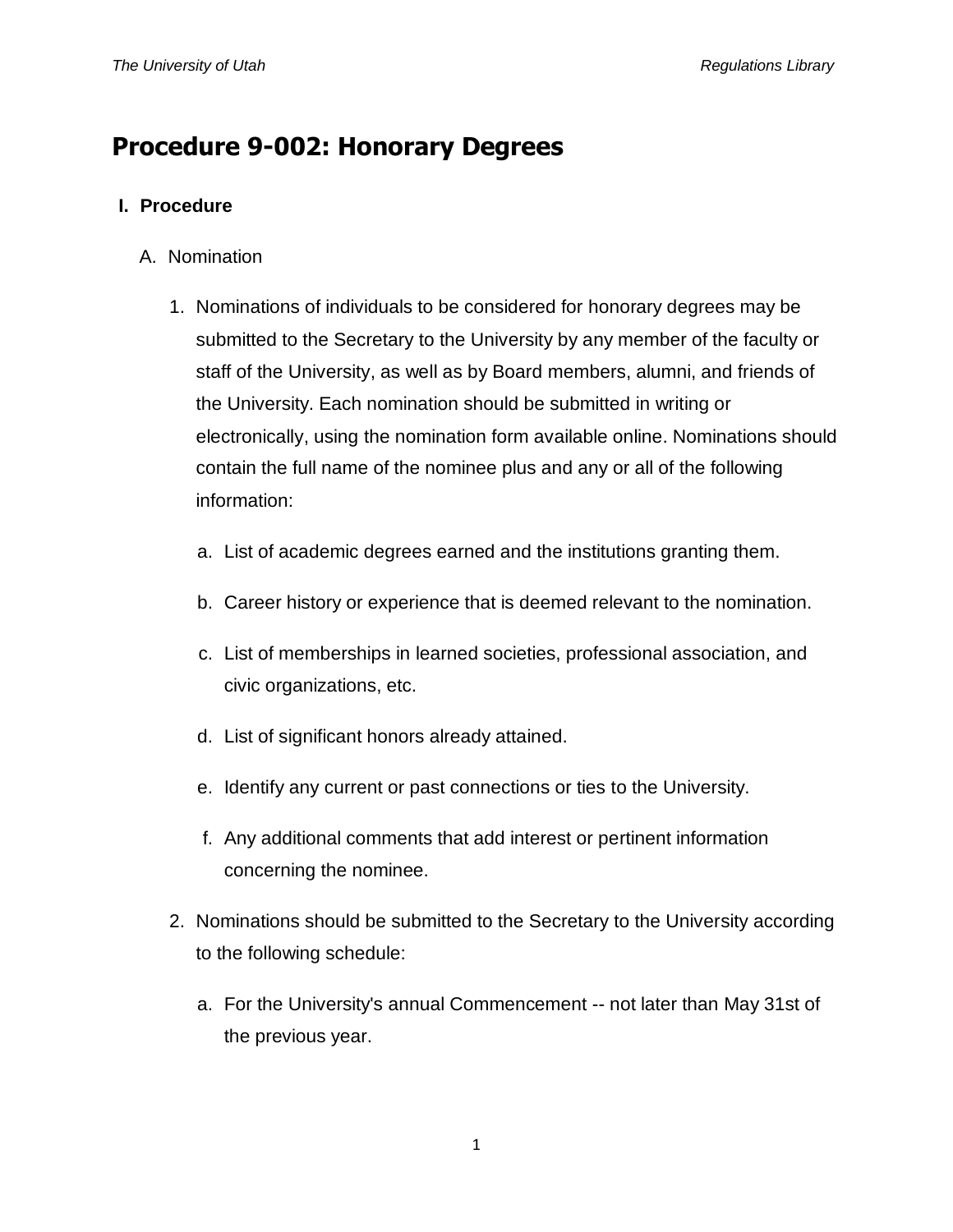- b. For Special Convocations -- not later than three six months before the date of the Special Convocation.
- 3. Other nominations may be invited by members of the Board of Trustees on an ongoing basis.
- B. Selection and Approval

The Secretary to the University will submit the list of nominees to the Honors Committee of the Board of Trustees. This committee, in consultation with the President and Vice President for Institutional Advancement, will make its selection of honorary degree recipients and submit its choice(s) to the full Board of Trustees for final approval.

C. Confidentiality

All matters pertaining to the nomination and selection of honorary degree candidates are confidential.

## **II. Definitions**

The definitions provided for this policy.

A. Some subitem text.

## **III. History**

Revision history:

A. Current version: Revision 0

Approved by the Academic Senate: November 1, 2010

Approved by the Board of Trustees: November 9, 2010